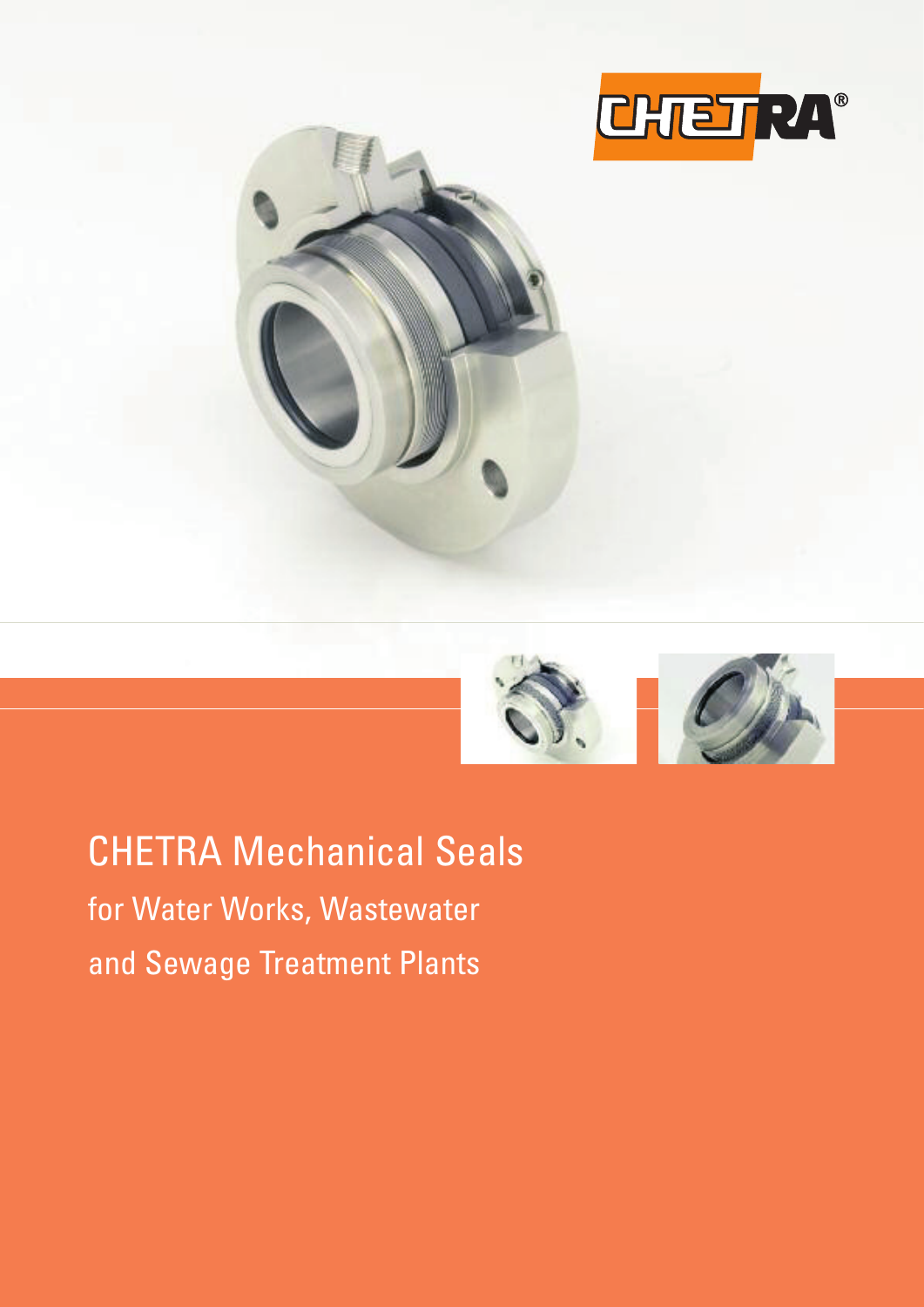**Day after day we produce an abundance of wastewater. It comes from industrial enterprises and private households and is contaminated with dirt, solid matter as well as chemical products. Before being reintroduced into the natural circuit, it must be thoroughly reprocessed in wastewater or sewage treatment plants. A great many pumps, agitators and aerators etc. are used in this process. They fulfill the varying tasks of separation, filtration and sewage purification.**

In many stages of these processes, mechanical seals are employed. These seals must meet the high demands set, particularly with regard to corrosion resistance and suitability for solid matter.

The demands placed on mechanical seals used in the closed circuit purification of industrially produced wastewater are also very exacting.The water is, dependent upon its utilization, polluted with the most diverse types of material.

Rigorous demands must also be met concerning the drinking water supply. The relevant regulations must be observed in the interest of the consumer. Various types of pumps are employed in the processing of clean drinking water, a.o. doubly supported, multiple-stage pumps and vacuum pumps, which are frequently sealed with single-acting mechanical seals. For higher vacuum, however, mostly double-acting mechanical seals are used.





**The results are innovative and often custom-made solutions for the special requirements of water works, sewage and wastewater treatment plants, based on decades of experience in this area.**

Supported by sound application technology advice, CHETRA determines the optimum appropriate mechanical seal and the corresponding accessories for the application intended.

The CHETRA supply program covers high-grade standard seals and special custom-made products. Notable features and benefits:

- **»** robust construction with extensive safety reserves.
- **»** protection of sensitive components.
- **»** solid seal rings and stationary seats in self-aligning arrangement.
- **»** stationary design, if applicable.
- **»** special seal face geometry.
- **»** special measures such as grease lubrication.



## "Made in Germany" and International Experience

CHETRA is an international specialist for high-quality and high-performance mechanical seals. We offer quality "Made in Germany" with mechanical seals in complex and demanding applications for renowned customers in the water and wastewater industry.

Our mechanical seals are designed acc. to the relevant DIN and ISO standards (DIN EN 12756, 28136 ff., ISO 3069 a.o.), in adherence to the drinking water regulations (such as KTW), factory standards and local guidelines.

Our claim to high quality is reliably underpinned: We have been working in conformence to DIN EN ISO 9001: 2008 since 1996 and are certified by DQS/IQ NET.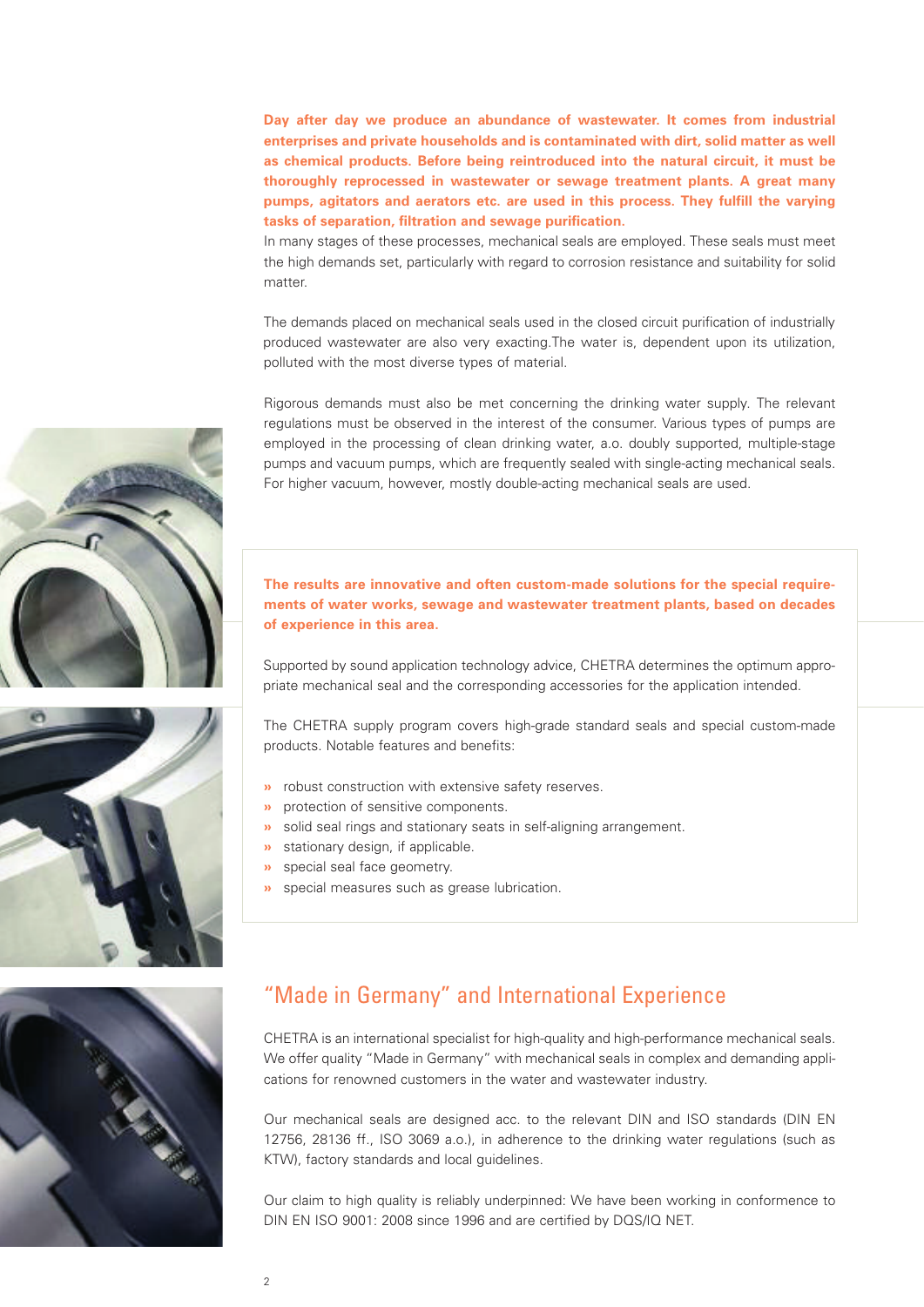



## Example Seals

#### *CHETRA style 210 N*

*The single-acting and balanced CHETRA mechanical seal style 210 N corresponds to the standard DIN EN 12756; it is of short design with L1k and type kU. Because of its stationary design and the protected springs, it is especially suitable for implementation in sewage treatment plants.*

*The stationary design of this mechanical seal ensures that the seal faces always run plane-parallel to each other. Thus the movement of the dynamic O-ring is always towards the clean side. This means it cannot cake up, and the encapsulated springs are reliably protected from clogging and choking.*

*To make the CHETRA mechanical seal 210 N even more resistant to solids and wear and tear, it is equipped with solid seal rings and stationary seats out of tungsten carbide and silicon carbide. This mechanical seal can be universally employed in pumps, agitators and conveying screws (dia: 24-130 mm) up to a pressure of max. 28 bar. A further advantage is its ability to remain sealed, even in vacuum, in case of backwashing.*



#### *CHETRA style 270*

*This is the mechanical seal style 700 with metal bellows, well proved in wastewater treatment applications, as a single-acting cartridge mechanical seal style 270, for fast installation and disassembly. The mechanical seal is designed like the basic mechanical seal style 700 (in design and related materials), especially for wastewater treatment operation: by using hard metal seal faces, a higher suitability to solids, corrosionresistant membrane metal bellows in Inconel (T.M. Cabot), secondary seals in FKM or PTFE with filler material.*

*By means of the connections in the gland of style 270 the mechanical seal can be operated in a simple way with corresponding accessories (flushing).*



#### *CHETRA style 209 D*

*The stationary seal design with protected fixed – instead of rotating – springs has been tried and proved. Unavoidable mechanical tolerances, which lead to angular misalignment and non-plane-parallel positioning of seal ring and stationary seat are equalized by the stationary design. This type, as a completely pre-assembled, pressure-tested cartridge unit with solid, non-shrunk seal rings and stationary seats of hard metal is successfully used in applications in water/sewage treatment operations.*

*The variety of applications for style 209 D is further extended by a gland with long slot attachment, flushing connection and universal centering.*

*Further information concerning water incl. hot water applications s. leaflet "Power stations".*

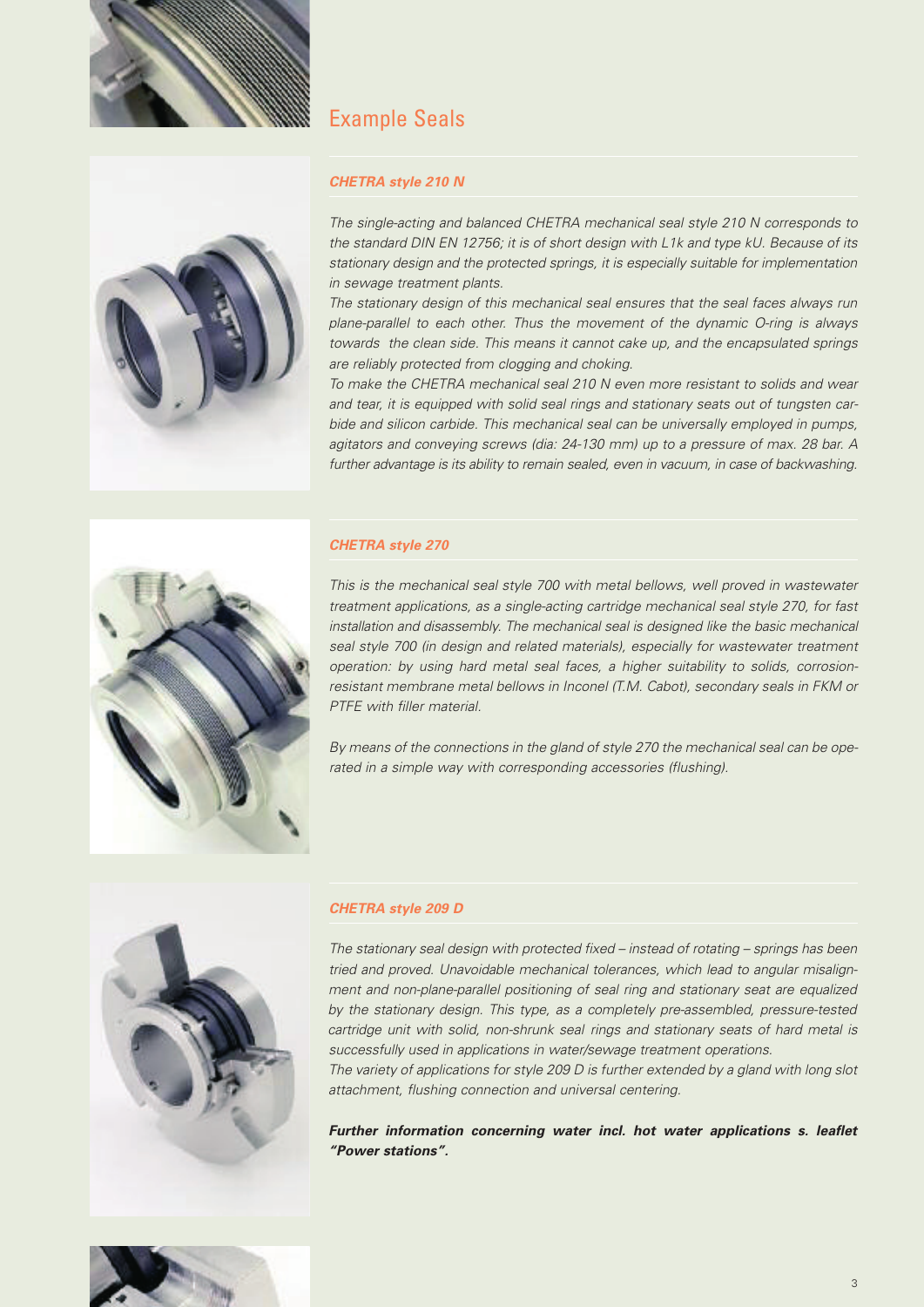

## oerience

## Innovative Supply Systems and Accessories

- **» CHETRA individual supply systems and central installations:** An innovative and complete program for the supply of mechanical seals, consisting of **barrier fluid** and **quench fluid vessels**, acc. to EU guidelines and Regulation for Pressure Vessels incl. API vessels (acc. to ASME standard) and in connection with TA-Luft (= Clear Air Act).
- **» CHETRA vessel accessories:** p/t measuring systems, level switch, manual refill pump, cooling coil, pressure gauge and pressure switch.
- **» CHETRA heat exchanger,** water-cooled or air-cooled
- **» CHETRA cyclone separator.**
- **» CHETRA pressure transmitter.**
- **» CHETRA loop systems.**
- **» CHETRA central refill systems.**
- **» CHETRA SCU units for control and measurement of flushing water.**

### CHETRA International Services

- **» CHETRA Service Centers** in Europe, in the Middle East and in Asia, as well as on-call service supervisors from the parent company ensure swift implementation of CHETRA mechanical seals, whether new or second-hand.
- **» CHETRA repair and maintenance service:** Analysis of damage, advice for improvement potential, expert and quick overhauling and optimizing of CHETRA seals and competitors' seals, worldwide logistics.
- **» CHETRA maintenance contracts:** Optimized fixed costs contracts and maintenance contracts.
- **» CHETRA spare parts service:** Large volume of spare parts on stock and perfected logistics for the supply of mechanical seals spare parts. Spare parts kits available for all cartridge mechanical seals (all dynamically used parts) as well as individual spare parts acc. to parts' unit.
- **» CHETRA CAS® Computer Aided Seal Selection:** A CHETRA-developed design recommendation for 1000 media, as to the type and materials of the mechanical seal with reference to pressure, temperature and speed, incl. appropriate operation and determination of friction power.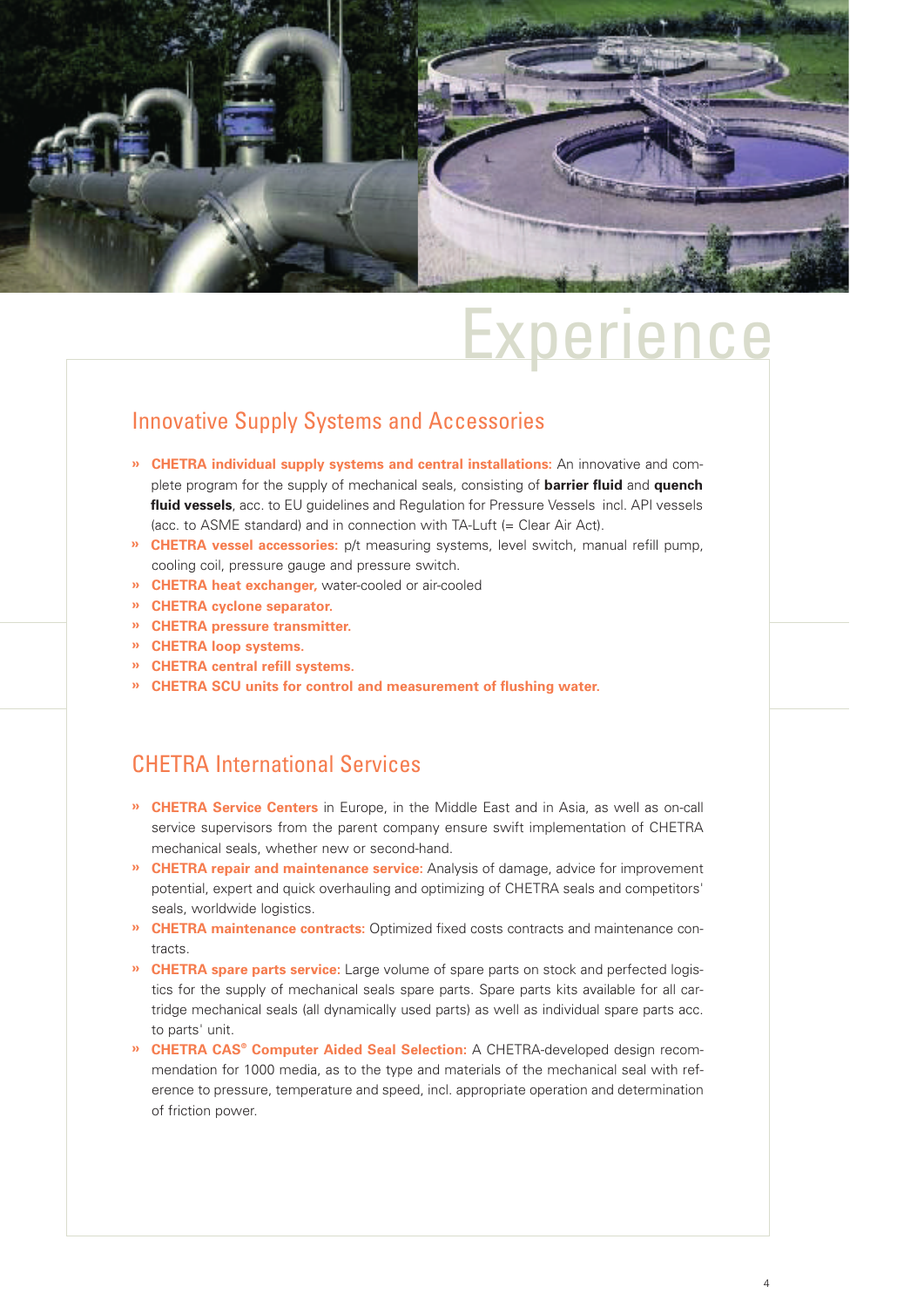

# Solution

### **Technology**

#### **Effective Optimization of Centrifugal Pumps in Large Sewage Treatment Plants**

Insufficient service life for sealing of digested sludge with 3.5 % drier (TS) and sand contingents triggered retrofitting to the CHETRA mechanical seal with metal bellows, style 700. This single mechanical seal has corrosion-resistant membrane metal bellows made out of Inconel (T.M. Cabot) with a "self-cleaning" effect. The omission of springs (due to the bellows) causes this mechanical seal to be inured, to a large extent, to deposits and contaminations.

Further measures to improve economy: Occasional flushing only – every 2–4 weeks for 1–2 minutes – instead of the previous continuous flushing with high fresh water requisite.

Some mechanical seals do away entirely with the need for flushing by using a grease lubricant on the respective stuffing-box. Occasional feeding done via grease pistol. The average service life of a mechanical seal style 700 in these applications is 10 years.

#### **Problems with Leakage Solved to Utmost Satisfaction**

In a steel factory - in the coking plant - problems arose with the sealing of the "tar water" pumps, due, on the one hand, to the high degree of contamination (leakages) in the plant tract and, on the other hand, to the limited service life of the seal. Tar water is corrosive and tainted with solid matter. An additional obstacle for the seal was the design of the pump being used: doubly supported, without fixed bearing. Thus, axial movements of +/-4 mm had to be absorbed.

The CHETRA single mechanical seal style 201, in stationary design and in pre-assembled cartridge design, was devised in such way as to meet these demands with regard to construction as well as to the materials utilized. Solid (non-shrunk) seal rings and stationary seats in tungsten carbide and PTFE secondary seals were used. Springs and other components from CrNiMo steel. Operation was also improved by corresponding guided circulation flow. The result was a "leakage-free" operation – with service lives of  $>$  3 years.

#### **"Good Housekeeping" in Water Supply Works of a Big City**

Water supply pumps with packings were to be retrofitted with mechanical seals, with the goal of a "leakage-free pump" and the optimization of the flushing water requisite. The CHETRA double mechanical seal style 809 is designed for pressureless tandem operation as well as for operation with higher barrier fluid pressure (double pressure balance). At the same time, the cross-sections of the mechanical seal are dimensioned so that a retrofit from pumps, so far equipped with packings, is possible without changing the inner diameter of the stuffing-box. This intention was put into effect. Style 809 in the material combination of carbon / silicon carbide was employed. The flushing water is controlled by CHETRA SC-D units (flow rate control) to the economically optimum and technically justifiable minimum value.